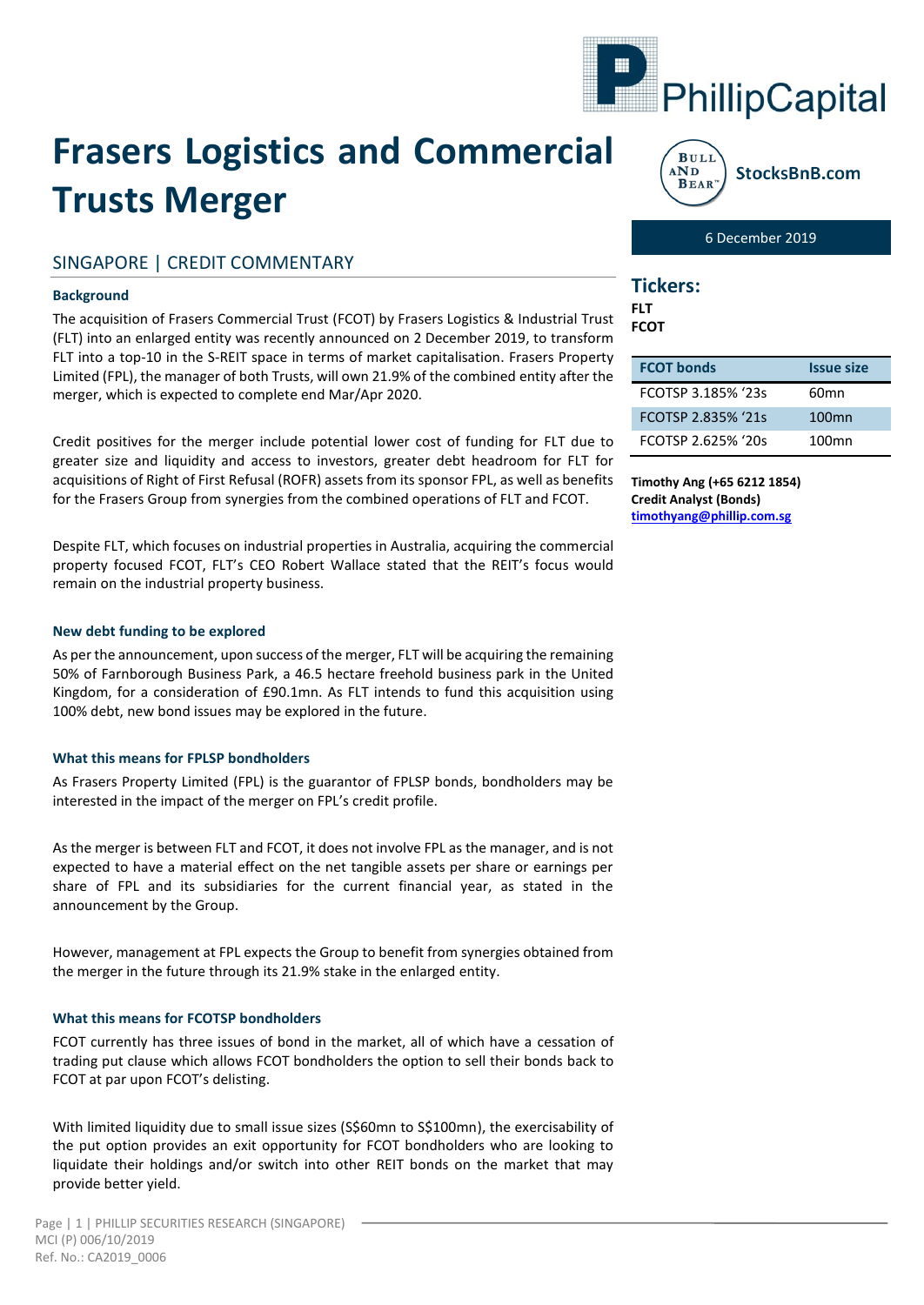PhillipCapital

Figure 1 compares FCOTSP's bonds with the bonds of FCOT comparable peers. On a comparable-maturity basis, SUNSP 3.4% '23s which is trading at +11bps spread of FCOTSP's 3.185% '23s, is an attractive alternative for bondholders seeking a pureplay commercial REIT bond.

| <b>Bonds</b>       | <b>Maturity date</b> | <b>Aggregate leverage</b> | <b>Ask YTM</b> | <b>Z-Spread</b> |
|--------------------|----------------------|---------------------------|----------------|-----------------|
| FCOTSP 2.625% '20s | 28/02/2020           | 35.4%                     | 1.97%          | 48              |
| FCOTSP 3.185% '23s | 28/02/2023           | 35.4%                     | 2.62%          | 122             |
| FCOTSP 2.835% '21s | 11/08/2021           | 35.4%                     | 2.83%          | 145             |
| SGREIT 3.50% '21s  | 26/02/2021           | 36.1%                     | 2.22%          | 84              |
| SGREIT 3.40% '23s  | 26/05/2023           | 36.1%                     | 2.38%          | 96              |
| SGREIT 3.14% '26s  | 03/10/2026           | 36.1%                     | 2.73%          | 117             |
| SUNSP 3.4% '23s    | 10/05/2023           | 38.1%                     | 2.75%          | 133             |
| SUNSP 3.355% '25s  | 07/02/2025           | 38.1%                     | 2.99%          | 151             |

## **Figure 1: SUNSP 3.4 '23s may provide an attractive switch for FCOT 3.185% '23s holders**

*Source: Bloomberg, indicative prices as at 6 December 2019*

*Aggregate leverage based on latest available quarter*

We emphasise that there is no obligation for FCOT bondholders to sell their bonds upon the merger, merely an option.

The enlarged REIT may be able to command lower borrowing costs due to the synergies, stability and diversification. However, in order to unlock cost savings from lower borrowing costs, FLT-FCOT will have to redeem all the existing FCOTSP bonds and reissue new bonds. As such, FCOT bondholders may see a better offer on the table should FLT-FCOT choose to incentivise bondholders to sell back their bonds.

Management at Frasers indicated there will be updates for bondholders in the upcoming future.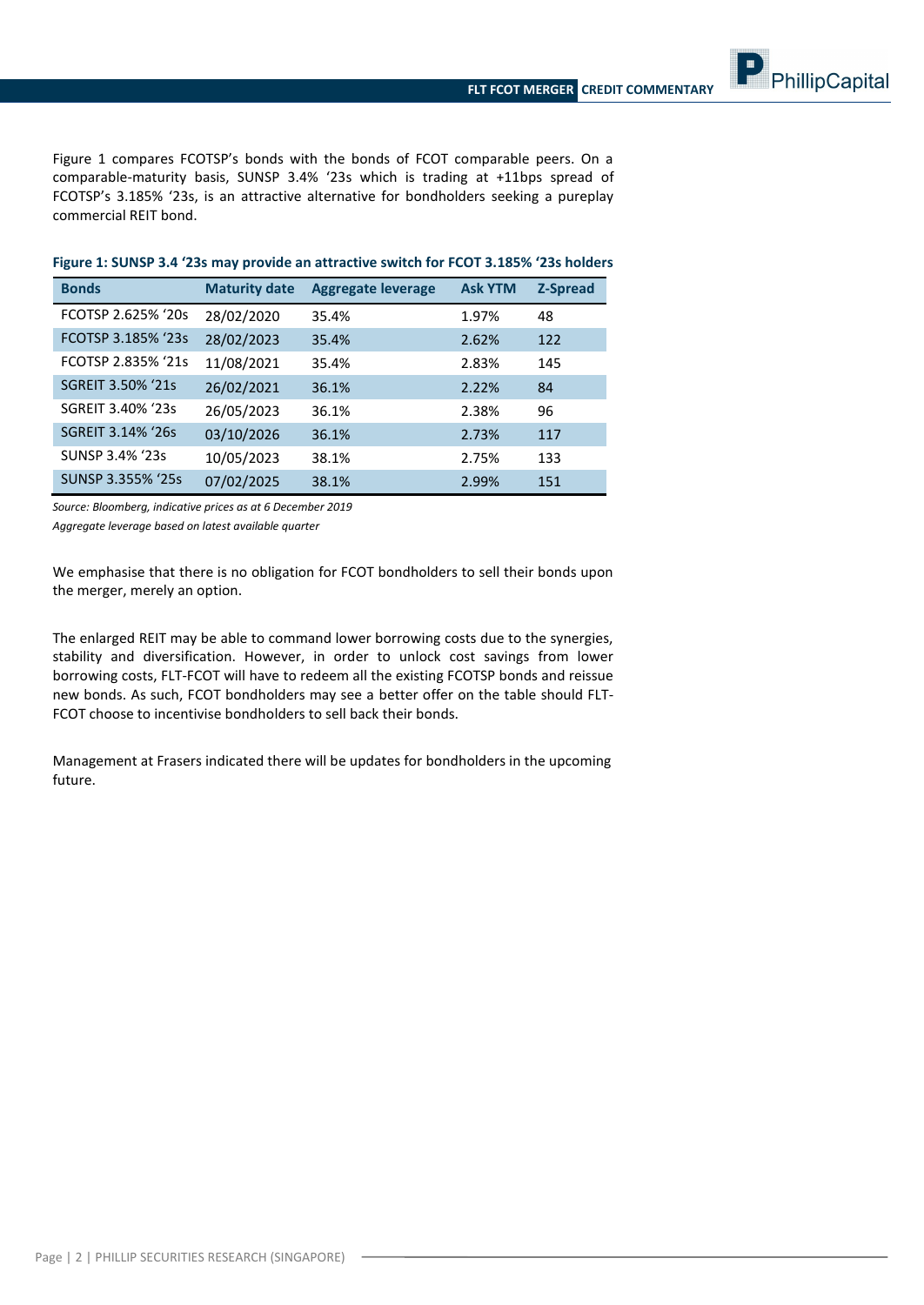**Contact Information (Singapore Research Team)**

**Head of Research Admin**<br> **Paul Chew – paulchewkl@phillip.com.sg**<br> **Paul Chew – paulchewkl@phillip.com.sg** 

**Banking & Finance | Healthcare REITs REITs REITS Property | REITs Property | REITs Property | REITs Property | REITs Property | REITs Property | REITs Property | REITs Property | REITs Propertion** 

**Technical Analysis Credit Analyst (Bonds)**

#### **SINGAPORE Phillip Securities Pte Ltd**

Raffles City Tower 250, North Bridge Road #06-00 Singapore 179101 Tel +65 6533 6001 Fax +65 6535 6631 Website[: www.poems.com.sg](http://www.poems.com.sg/)

**JAPAN Phillip Securities Japan, Ltd.** 4-2 Nihonbashi Kabuto-cho Chuo-ku, Tokyo 103-0026 Tel +81-3 3666 2101 Fax +81-3 3666 6090 Website[: www.phillip.co.jp](http://www.phillip.co.jp/)

#### **THAILAND**

**Phillip Securities (Thailand) Public Co. Ltd** 15th Floor, Vorawat Building, 849 Silom Road, Silom, Bangrak, Bangkok 10500 Thailand Tel +66-2 6351700 / 22680999 Fax +66-2 22680921 Website [www.phillip.co.th](http://www.phillip.co.th/)

> **UNITED STATES Phillip Capital Inc** 141 W Jackson Blvd Ste 3050

The Chicago Board of Trade Building Chicago, IL 60604 USA Tel +1-312 356 9000 Fax +1-312 356 9005 Website[: www.phillipusa.com](http://www.phillipusa.com/)

#### **INDIA**

**PhillipCapital (India) Private Limited** No.1, 18th Floor, Urmi Estate 95, Ganpatrao Kadam Marg Lower Parel West, Mumbai 400-013 Maharashtra, India Tel: +91-22-2300 2999 / Fax: +91-22-2300 2969 Website[: www.phillipcapital.in](http://www.phillipcapital.in/)

#### **CAMBODIA**

**Phillip Bank Plc** Ground Floor of B-Office Centre,#61-64, Norodom Blvd Corner Street 306,Sangkat Boeung Keng Kang 1, Khan Chamkamorn, Phnom Penh, Cambodia Tel: 855 (0) 7796 6151/855 (0) 1620 0769 Website[: www.phillipbank.com.kh](http://www.phillipbank.com.kh/)

Natalie Ong - [natalieongpf@phillip.com.sg](mailto:natalieongpf@phillip.com.sg)

Zheng Jieyuan – zhengiy@phillip.com.sg

Timothy Ang - timothyang@phillip.com.sg

**Contact Information (Regional Member Companies) MALAYSIA Phillip Capital Management Sdn Bhd** B-3-6 Block B Level 3 Megan Avenue II,

No. 12, Jalan Yap Kwan Seng, 50450 Kuala Lumpur Tel +603 2162 8841 Fax +603 2166 5099 Website[: www.poems.com.my](http://www.poems.com.my/)

### **INDONESIA**

**PT Phillip Securities Indonesia** ANZ Tower Level 23B, Jl Jend Sudirman Kav 33A Jakarta 10220 – Indonesia Tel +62-21 5790 0800 Fax +62-21 5790 0809 Website: [www.phillip.co.id](http://www.phillip.co.id/)

#### **FRANCE**

**King & Shaxson Capital Limited** 3rd Floor, 35 Rue de la Bienfaisance 75008 Paris France Tel +33-1 45633100 Fax +33-1 45636017 Website[: www.kingandshaxson.com](http://www.kingandshaxson.com/)

#### **AUSTRALIA**

**Phillip Capital Limited** Level 10, 330 Collins Street Melbourne, Victoria 3000, Australia Tel +61-03 8633 9803 Fax +61-03 8633 9899 Website[: www.phillipcapital.com.au](http://www.phillipcapital.com.au/)

#### **TURKEY**

**PhillipCapital Menkul Degerler** Dr. Cemil Bengü Cad. Hak Is Merkezi No. 2 Kat. 6A Caglayan 34403 Istanbul, Turkey Tel: 0212 296 84 84 Fax: 0212 233 69 29 Website[: www.phillipcapital.com.tr](http://www.phillipcapital.com.tr/)

Siti Nursyazwina - [syazwina@phillip.com.sg](mailto:syazwina@phillip.com.sg)

PhillipCapital

**Telco | Technology China/HK Equity | Transport** US Equity | Transport **China/HK Equity China/HK Equity China- China- China- China- China- Zheng Jieyuan** - <u>zhengiy@phillip.com.sg</u>

## **HONG KONG**

**Phillip Securities (HK) Ltd** 11/F United Centre 95 Queensway Hong Kong Tel +852 2277 6600 Fax +852 2868 5307 Websites**:** [www.phillip.com.hk](http://www.phillip.com.hk/)

#### **CHINA**

**Phillip Financial Advisory (Shanghai) Co Ltd** No 550 Yan An East Road, Ocean Tower Unit 2318, Postal code 200001 Tel +86-21 5169 9200 Fax +86-21 6351 2940 Website[: www.phillip.com.cn](http://www.phillip.com.cn/)

#### **UNITED KINGDOM**

**King & Shaxson Capital Limited** 6th Floor, Candlewick House, 120 Cannon Street, London, EC4N 6AS Tel +44-20 7426 5950 Fax +44-20 7626 1757 Website[: www.kingandshaxson.com](http://www.kingandshaxson.com/)

**SRI LANKA**

**Asha Phillip Securities Limited** No. 60, 5th Lane, Colombo 3, Sri Lanka Tel: (94) 11 2429 100 Fax: (94) 11 2429 199 Website[: www.ashaphillip.net](http://www.ashaphillip.net/)

### **DUBAI**

**Phillip Futures DMCC** Member of the Dubai Gold and Commodities Exchange (DGCX) Unit No 601, Plot No 58, White Crown Bldg, Sheikh Zayed Road, P.O.Box 212291 Dubai-UAE Tel: +971-4-3325052 / Fax: + 971-4-3328895